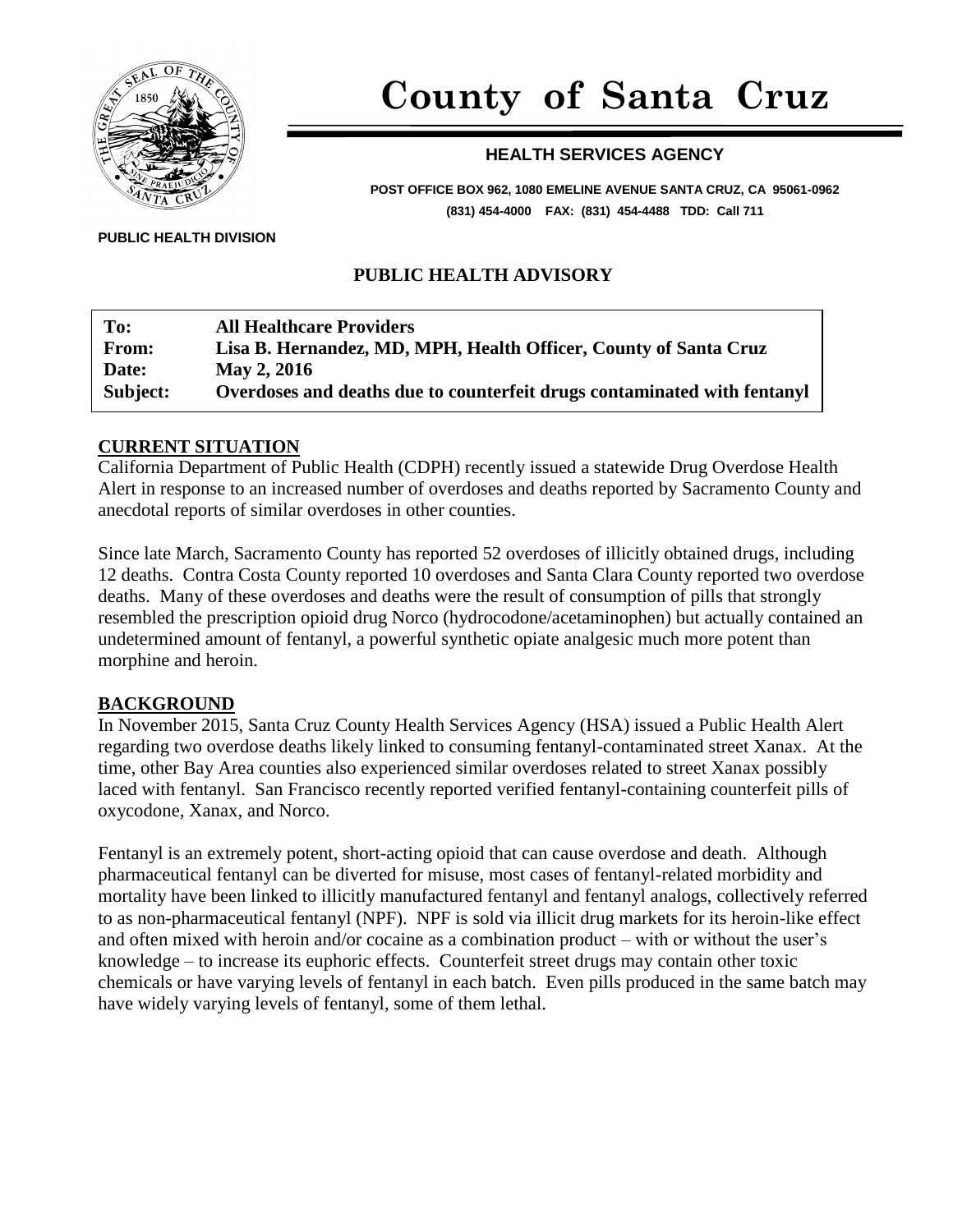# **ACTIONS REQUESTED OF ALL CLINICIANS**

To enhance our understanding of the magnitude of severe adverse outcomes due to use of illicitly obtained fentanyl in California, CDPH and HSA are requesting all healthcare facilities to:

- 1) Voluntarily report suspected and confirmed fentanyl overdose cases to HSA's Communicable Disease Unit (CDU) for reporting to CDPH. The information you submit will be used solely for public health surveillance.
	- *If your facility already reports by CalREDIE*, report the suspected or confirmed "Fentanyl Overdose" case via CalREDIE as you normally would for a reportable infectious disease.
	- *If your facility does not use CalREDIE*, submit a Confidential Morbidity Report (CMR) to Communicable Disease Unit to FAX # **831-454-5049** as you normally would for a reportable infectious disease.

CMR:<https://www.cdph.ca.gov/pubsforms/forms/CtrldForms/cdph110a.pdf>

The reports should include:

- a. Name
- b. Age/Date of birth
- c. Gender
- d. Address of residence
- 2) Perform a drug screening test on cases of suspected opioid overdose.
	- a. If the test is negative for opioids, consider testing for fentanyl as it is not always detectable on screening tests.
	- b. If a subsequent test (e.g. ELISA) is positive for fentanyl, a gas chromatography-mass spectrometry (GC/MS) confirmatory test should be performed to confirm or rule out fentanyl and its analogs, including acetyl fentanyl.
	- c. For more details:<http://emergency.cdc.gov/han/han00350.asp>
- 3) Treat suspected opioid overdoses according to standard protocols. Ensure that emergency departments have adequate naloxone (Narcan) available. Be aware that naloxone is effective in reversing the effects of fentanyl; however, we have reports that it may take repeated doses of naloxone over several hours to adequately treat fentanyl overdose.
- 4) Ensure patients with opioid use disorder have naloxone by prescribing naloxone directly or referring patients to Janus of Santa Cruz (www.janussc.org) for naloxone kits. Consider providing naloxone to others who use opioids or might witness an opioid overdose. Family members and friends of persons who use opioids are often very concerned, and could be the right person to keep naloxone supply on hand.
- 5) Refer patients with opioid use disorder to treatment (County of Santa Cruz Health Services Agency Alcohol and Drug Abuse Services 831-454-4050 or Janus of Santa Cruz 831-425- 0112). Warn patients with a history of opioid use and/or substance abuse about the risks of purchasing street pills. Fentanyl is colorless and odorless and cannot be readily detected without laboratory analysis. See attached bulletin for patients and high risk groups.

Please contact the Communicable Disease Unit at **831-454-4114** with any questions on reporting.